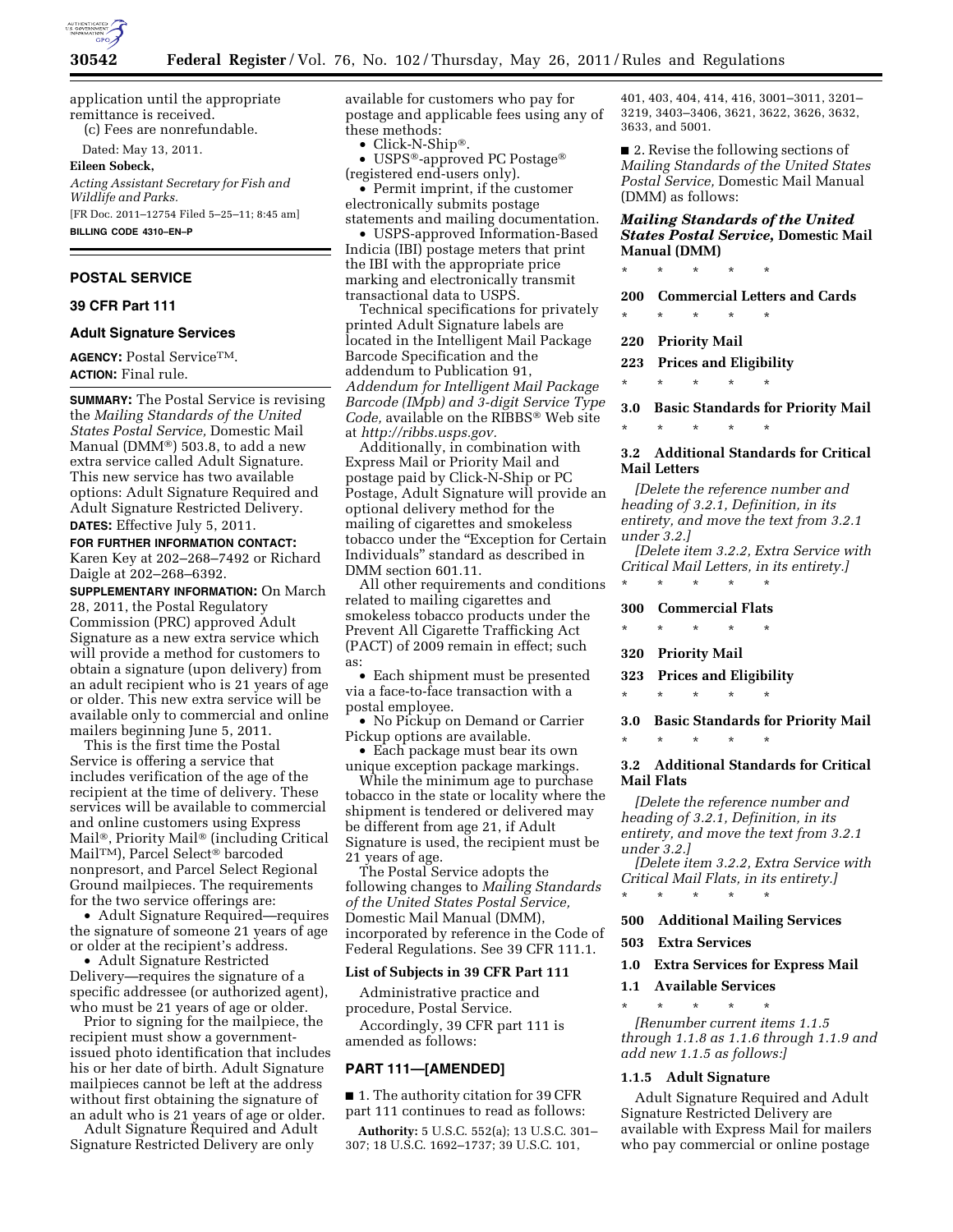and applicable fees and produce qualified shipping labels that bear an Intelligent Mail package barcode.

\* \* \* \* \* **3.0 Certified Mail** 

\* \* \* \* \*

#### **3.2 Basic Information**

\* \* \* \* \*

# **3.2.3 Additional Services**

*[Revise 3.2.3 as follows:]*  The following services may be combined with Certified Mail if the applicable standards for the services are met and additional service fees are paid:

a. Return receipt (not available for Adult Signature).

b. Restricted delivery (not available for Adult Signature).

c. Adult Signature Required and Adult Signature Restricted Delivery (available only for Priority Mail, but not Critical Mail).

\* \* \* \* \*

#### **4.0 Insured Mail**

\* \* \* \* \*

#### **4.2 Basic Information**

\* \* \* \* \*

### **4.2.4 Additional Services**

*[Revise the introductory text of 4.2.4 as follows:]* 

Insuring an item for more than \$200.00 allows customers to purchase restricted delivery or return receipt. The following services may be combined with insurance if the applicable standards for the services are met and additional service fees are paid:

*[Add new item 4.2.4f as follows:]* 

f. Adult Signature Required and Adult Signature Restricted Delivery are available for insured Express Mail, Priority Mail (including Critical Mail), Parcel Select barcoded nonpresort, and Parcel Select Regional Ground.

\* \* \* \* \*

\* \* \* \* \*

*[Renumber 8.0 through 14.0 as new 9.0 through 15.0 and add new 8.0 as follows:]* 

### **8.0 Adult Signature**

**8.1 Prices** 

# **8.1.1 Adult Signature Fees and Postage**

The fees for Adult Signature Required and Adult Signature Restricted Delivery are in addition to postage and other fees, and are charged per piece. See Notice 123—Price List.

### **8.1.2 Postage**

The Adult Signature Required or Adult Signature Restricted Delivery fee must be paid in addition to the correct postage. The fee and postage may be paid with:

a. Click-N-Ship.

b. PC Postage.

c. Permit imprint, if the customer electronically submits postage statements and mailing documentation. d. IBI postage meter.

#### **8.1.3 Refund**

Adult Signature Required and Adult Signature Restricted Delivery fees are refunded only if the USPS fails to provide the service.

#### **8.2 Basic Information**

### **8.2.1 Description**

Adult Signature provides electronic confirmation of the delivery or attempted delivery of the mailpiece and, upon request, the recipient's signature. The service has two options: Adult Signature Required and Adult Signature Restricted Delivery. The recipient must furnish proof of age via a driver's license, passport, or other governmentissued photo identification that lists age or date of birth prior to delivery. The USPS maintains a record of delivery (which includes the recipient's signature) for a specified period of time.

#### **8.2.1.1 Adult Signature Required**

Adult Signature Required provides delivery to a person who is confirmed to be 21 years of age or older. Upon

delivery, an adult who is 21 years of age or older must provide a driver's license, passport, or other government-issued photo identification that lists age or date of birth and provide a signature for receipt of the mailpiece.

### **8.2.1.2 Adult Signature Restricted Delivery**

Adult Signature Restricted Delivery provides the same service as Adult Signature Required with the additional restriction of limiting delivery to a *specific* addressee or authorized agent who is 21 years of age or older. If the specific addressee is not 21 years of age or older, the mailpiece will be returned to sender.

### **8.2.2 Obtaining Service**

Customers may obtain Adult Signature Required and Adult Signature Restricted Delivery by paying postage (see 8.1.2) and producing qualified shipping labels with Intelligent Mail package barcodes.

### **8.2.3 Eligible Matter**

Adult Signature Required and Adult Signature Restricted Delivery are available for:

a. Express Mail.

b. Priority Mail (including Critical Mail).

c. Parcel Select barcoded nonpresort. d. Parcel Select Regional Ground.

### **8.2.4 Ineligible Matter**

Adult Signature Required and Adult Signature Restricted Delivery are not available for:

- a. First-Class Mail.
- b. Standard Mail.
- c. Package Services.
- d. Periodicals.

e. Parcel Select destination entry, NDC Presort, and ONDC presort pieces.

f. Mail addressed to restricted APO, FPO, and DPO destinations.

g. Mail addressed to the Department of State in accordance with 703.3.

h. Mail addressed to ZIP Codes in the following U.S. territories or Freely Associated States:

| ZIP CODE | <b>TWO-LETTER STATE</b><br><b>ABBREVIATION</b> | <b>CITY</b> | TERRITORY, POSSESSION OR FREELY<br><b>ASSOCIATED STATE</b>                                                                                                                                              |
|----------|------------------------------------------------|-------------|---------------------------------------------------------------------------------------------------------------------------------------------------------------------------------------------------------|
|          |                                                |             | PAI AU.<br>PAI AU<br>FEDERATED STATES OF MICRONESIA.<br>FEDERATED STATES OF MICRONESIA.<br>FEDERATED STATES OF MICRONESIA.<br>FEDERATED STATES OF MICRONESIA.<br>MARSHALL ISLANDS.<br>MARSHALL ISLANDS. |